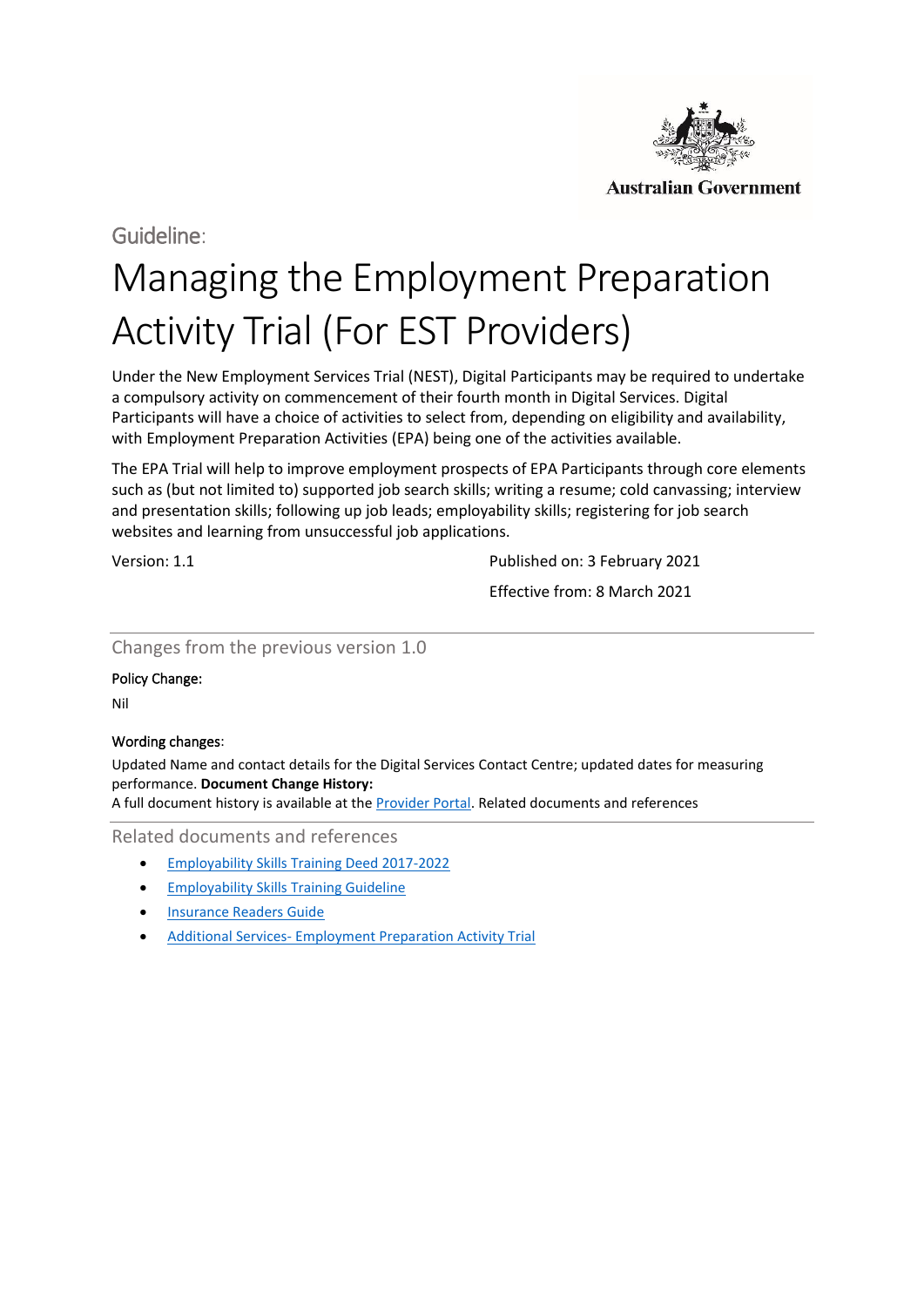#### **Contents**

| 1.  | <b>Background and Policy Intent</b>                                          | 3              |
|-----|------------------------------------------------------------------------------|----------------|
| 2.  | Interpretation                                                               | 3              |
| 3.  | Delivery of Employment Preparation Activities                                | 3              |
| 4.  | <b>EPA Service Plan</b>                                                      | 3              |
| 5.  | Amendments to EPA Service Plan                                               | 3              |
| 6.  | <b>Employment Preparation Activity delivery requirements</b>                 | 4              |
|     | Activity content requirements                                                | 4              |
| 7.  | Scheduling the Employment Preparation Activity                               | 4              |
|     | Setting up an Employment Preparation Activity in the Department's IT Systems | 5              |
|     | Information that must be entered                                             | 5              |
|     | Marketing Employment Preparation Activities to Digital Participants          | 5              |
|     | Changes to the details of scheduled Employment Preparation Activities        | 5              |
|     | Withdrawing an Employment Preparation Activity                               | 6              |
| 8.  | <b>Filling Employment Preparation Activities</b>                             | 6              |
|     | Working with the Digital Services Contact Centre                             | 6              |
|     | Monitoring Allocations of Digital Participants                               | 6              |
| 9.  | Managing the Employment Preparation Activity                                 | $\overline{7}$ |
|     | Commencing an Employment Preparation Activity                                | 7              |
|     | Recording and monitoring attendance                                          | 7              |
| 10. | <b>EPA Exits</b>                                                             | 8              |
| 11. | Managing EPA Participants with challenging behaviours                        | 9              |
|     | 12. Work, health and safety                                                  | 10             |
|     | <b>Industry Awareness Experiences</b>                                        | 10             |
|     | <b>Reporting and Managing Incidents</b>                                      | 10             |
|     | Managing complaints and feedback                                             | 11             |
| 13. | <b>Claiming EPA Payments for Digital Participants</b>                        | 11             |
|     | Found Employment                                                             | 11             |
|     | 14. Performance Management                                                   | 11             |
|     | Key Performance Indicators (KPIs)                                            | 11             |
|     | Other factors in performance assessment                                      | 12             |
|     | 15. Summary of required Documentary Evidence                                 | 12             |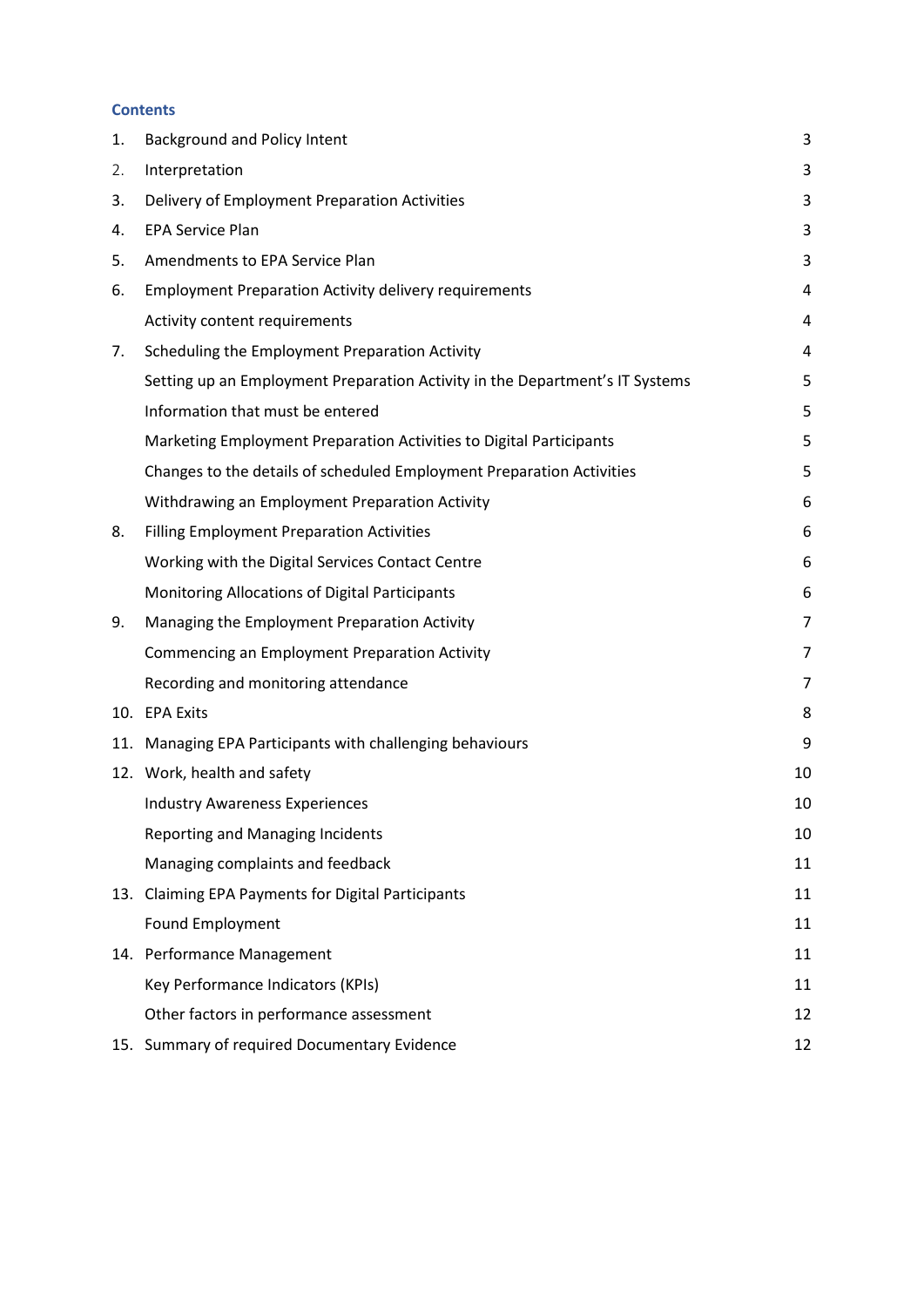# <span id="page-2-0"></span>1. Background and Policy Intent

In early 2019, the Australian Government announced a significant reform of the current employment services model, and the commencement of NEST that will test key aspects of the new employment services model in the Trial Employment Regions.

NEST commenced on 1 July 2019 and will conclude on 30 June 2022.

The EPA Trial commenced on 9 March 2020 and will run for the duration of the NEST.

(Additional Services Document references: Clause 1)

# <span id="page-2-1"></span>2. Interpretation

All capitalised terms used in this Guideline have the same meaning as in the Employability Skills Training Services Panel Deed 2017-2022 (the Deed) and the Additional Services – [Employment Preparation Activity Trial 2020-2022](https://ecsnaccess.gov.au/ProviderPortal/EST/Documents/Current/Employment%20Preparation%20Activity%20Trial%202020%20-%202022.pdf) document (the Additional Services Document), unless stated otherwise.

(Deed references: Clause 29 and Additional Services Document references: Clause 3)

# <span id="page-2-2"></span>3. Delivery of Employment Preparation Activities

The EPA Provider must deliver EPA Services in accordance with section 5 of the Additional Services Document.

For the avoidance of doubt, each EPA conducted by the EPA Provider must be delivered as a discrete activity and must not be delivered in combination with, or as part of, any other type of activity including any EST Course or Career Transition Assistance Course.

(Deed references: Clause 29 and Additional Services Document references: Clause 5)

# <span id="page-2-3"></span>4. EPA Service Plan

The EPA Provider must have an approved EPA Service Plan in accordance with section 6 of the Additional Services Document.

(Deed references: Clause 29 and Additional Services Document references: Clause 6)

# <span id="page-2-4"></span>5. Amendments to EPA Service Plan

Due to the nature of the EPA Trial, EPA Providers may wish to apply different, innovative approaches to support EPA Participants during the term of the EPA Trial.

If the EPA Provider wishes to make any changes to its EPA Service Plan for the purpose of introducing a new innovative method for the delivery of EPAs or for any other reason, it must first contact the Account Manager to discuss the proposed changes. If the Account Manager agrees with the EPA Provider doing so, the EPA Provider may submit a revised draft of the EPA Service Plan to the Account Manager for the Department's consideration.

The Department will notify the EPA Provider within ten (10) Business Days that the revised draft of the EPA Service Plan is: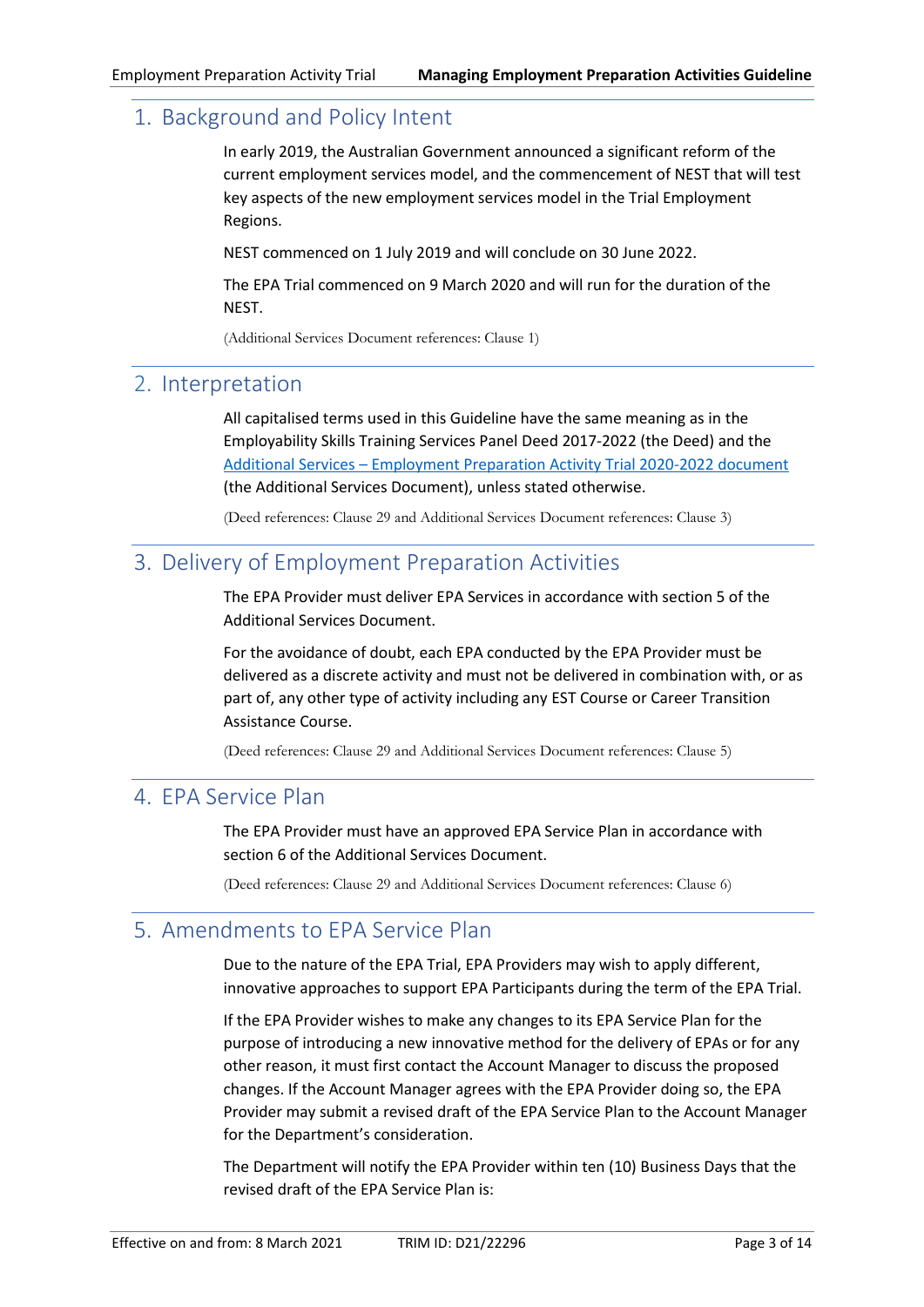- approved, in which case it will become the applicable EPA Service Plan from the date specified by the Department; or
- not approved, in which case the Department may request the EPA Provider to make changes to the draft and resubmit the draft to the Department for approval in accordance with the process in this section 6 of the Additional Services Document.

The EPA Provider must not implement any change to its EPA Service Plan unless and until the relevant change is approved in writing by the Department.

(Deed references: Clause 29 and Additional Services Document references: Clause 6)

# <span id="page-3-0"></span>6. Employment Preparation Activity delivery requirements

## <span id="page-3-1"></span>Activity content requirements

The EPA Provider must offer and provide EPAs that can be undertaken by EPA Participants with full-time and part-time participation requirements.

Each EPA must be delivered face-to-face or as directed by the Department, over a continuous two week period and in a group setting, and must operate for a total of:

- 25 hours per week for two weeks for EPA Participants with a full-time participation requirement
- 15 hours per week for two weeks for EPA Participants with a part-time participation requirement.

Each EPA must include, as a minimum, the following 10 topics:

- writing a résumé
- digital aptitude
- interview and presentation techniques
- iob search skills
- registering for job search websites
- developing greater understanding of the local labour market
- cold canvassing
- learning from unsuccessful job applications
- following up job leads
- employability skills

Each EPA must also include any additional content as specified in the EPA Provider's EPA Service Plan.

(Additional Services Document references: Clauses 5 and 12)

# <span id="page-3-2"></span>7. Scheduling the Employment Preparation Activity

The EPA Provider must conduct each EPA over a continuous two week period.

The EPA Provider must ensure that EPAs are not scheduled to occur on a public holiday, but still run for the required minimum number of hours per week.

For example, if there is a public holiday on the Friday and the activity is being delivered on a full-time basis, the EPA could run Monday to Thursday for 6.25 contact hours per day to meet the required 25 hours per week.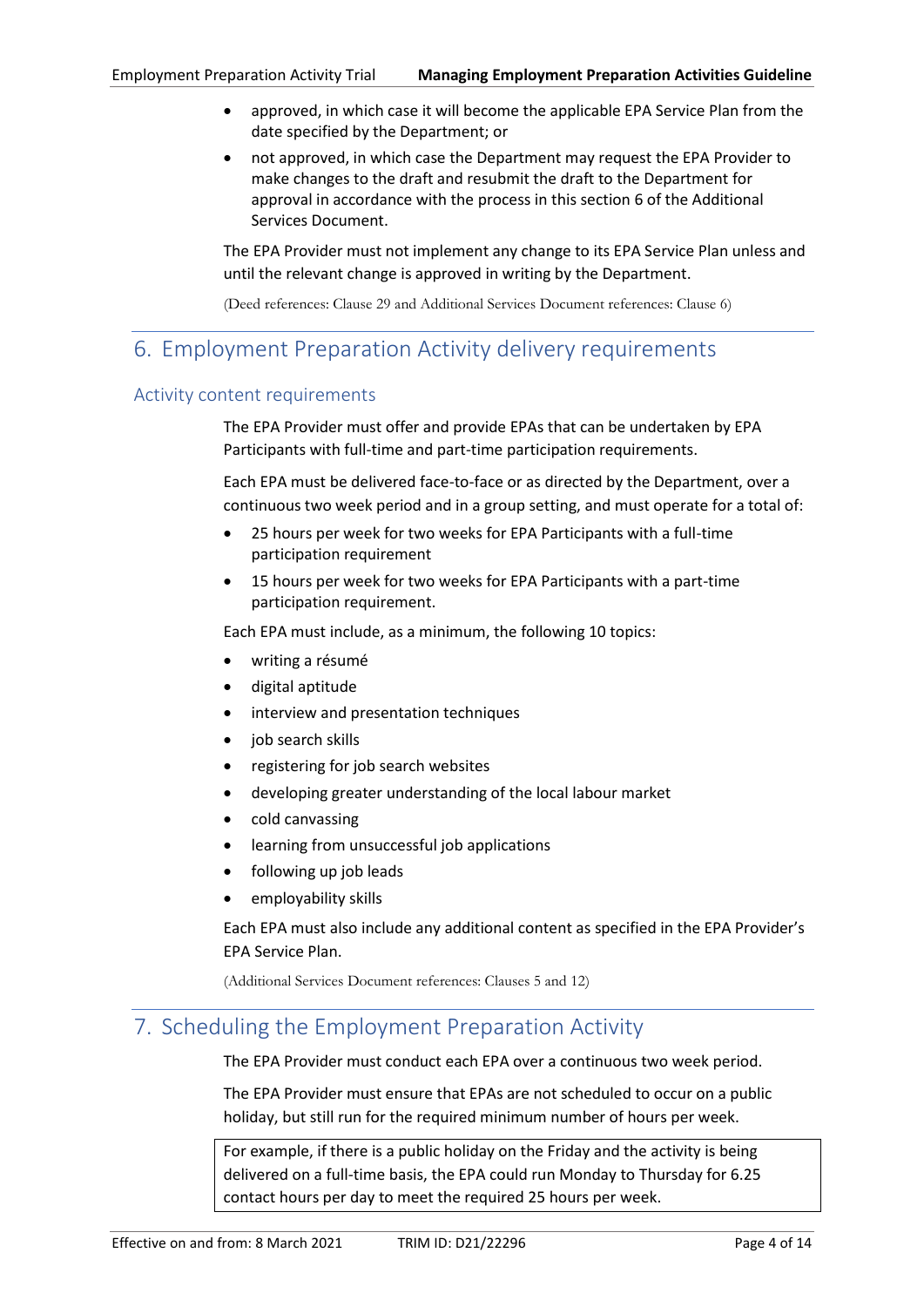The EPA Provider must ensure each EPA scheduled in the Department's IT Systems complies with the requirements of this Guideline.

#### <span id="page-4-0"></span>Setting up an Employment Preparation Activity in the Department's IT Systems

The EPA Provider must record each EPA in the Department's IT Systems in order to facilitate Allocations of Digital Participants and EPA Payments.

For each EPA, the EPA Provider may create multiple schedules within the Department's IT Systems for the same period to cater for full-time and part-time EPA Participants, to optimise trainer and venue expenses.

The EPA Provider should enter the details of each EPA it will deliver into the Department's IT Systems no later than 10 business days before the EPA is scheduled to commence, to allow sufficient time to obtain Allocations.

#### <span id="page-4-1"></span>Information that must be entered

When recording an EPA in the Activity Management component of the Department's IT Systems, the EPA Provider must ensure that the activity details are accurate and correct and meet the requirements set out in the Deed and the Additional Services Document.

For each EPA, the EPA Provider must ensure that the details recorded on the Department's IT Systems confirm that:

- the scheduled start date of the EPA is the same as the first session date;
- held over a continuous two week period;
- the scheduled EPA hours are 25 hour per week for full time EPA Participants and 15 hours for part time EPA Participants;
- at least one Supervisor is assigned to Supervise the EPA, and any requirements regarding Supervision as specified in the Deed are met; and
- the location of the EPA is within the EPA Trial Region for which the EPA Provider has been approved by the Department as an EPA Provider.

The EPA Provider must also ensure that the details of any EPA recorded in the Department's IT Systems are consistent with the EPA Provider's EPA Service Plan.

## <span id="page-4-2"></span>Marketing Employment Preparation Activities to Digital Participants

To support EPA Providers in marketing their EPAs to Digital Participants, the Department will display on the jobactive website information obtained from the Activity Details screen in the Department's IT Systems and the EPA Provider's EPA Service Plan.

The EPA Provider must ensure information entered on the Department's IT Systems is written so Digital Participants can easily understand the details of each EPA.

Information taken from the Department's IT Systems will include (but is not limited to) Activity Details, location, schedule and dates/times of EPAs.

#### <span id="page-4-3"></span>Changes to the details of scheduled Employment Preparation Activities

Once an EPA Participant has been Allocated an approved EPA, the EPA Provider must not make any changes to the scheduled dates, times and location of that EPA, as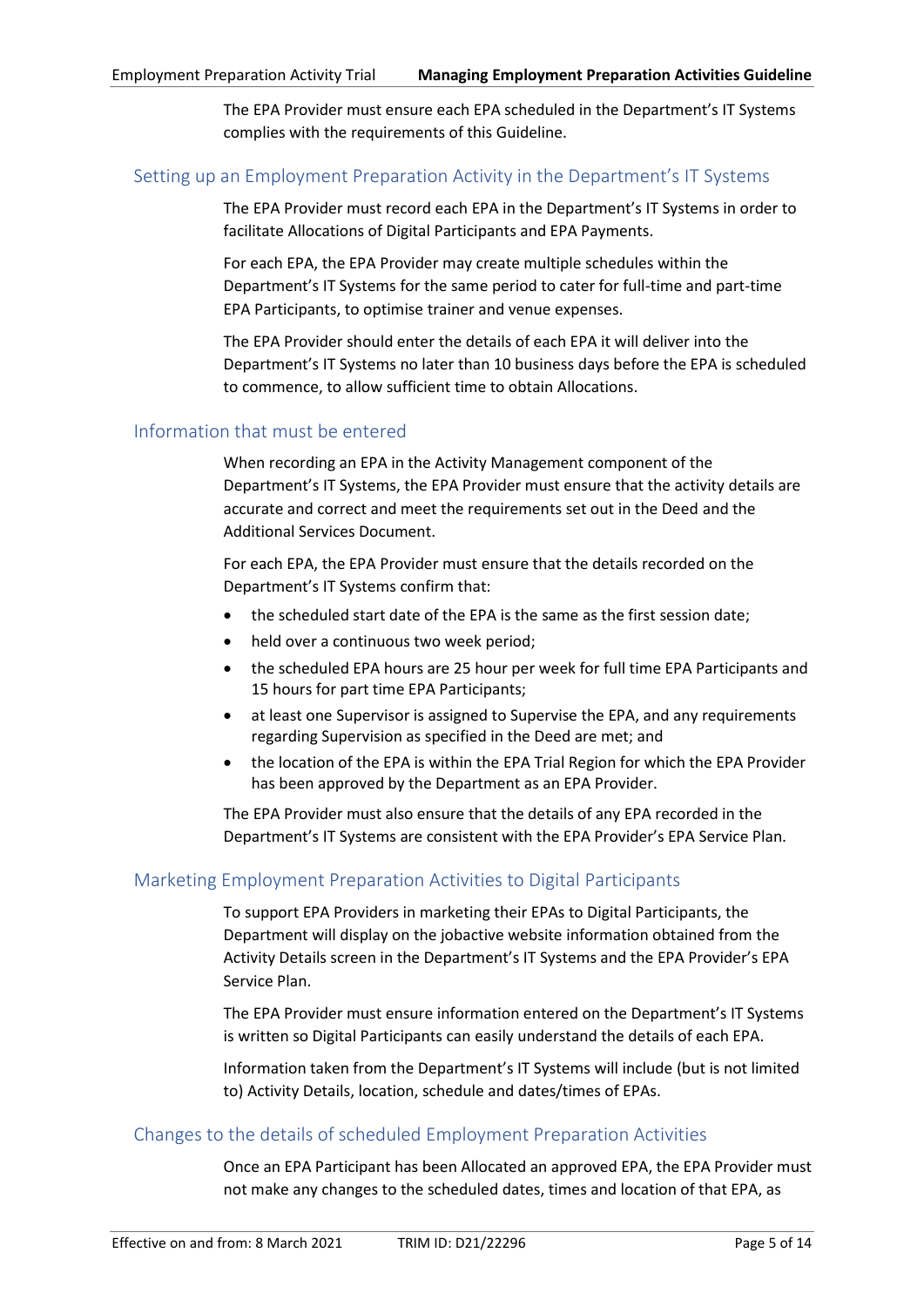recorded in the Department's IT Systems, without the written approval of the Department.

If the Department agrees to any changes to an EPA, the EPA Provider must then make those changes in the Activity Management component of the Department's IT Systems. The EPA Provider must also notify the Digital Services Contact Centre of the changes so that the Digital Services Contact Centre can contact the relevant Digital Participants and update their Activity Schedule.

## <span id="page-5-0"></span>Withdrawing an Employment Preparation Activity

The EPA Provider may withdraw any EPA that has been created on the Department's IT Systems, if it has incorrectly created the EPA and there are no EPA Participants recorded in that EPA in the Department's IT Systems.

Unless agreed in writing by the Account Manager, the EPA Provider must not withdraw an EPA that has commenced, regardless of enrolment or attendance rates.

To request approval for an EPA be withdrawn, the EPA Provider must submit a written request to the Department. For the avoidance of doubt, the decision whether or not to approve the withdrawal of an EPA will be at the sole discretion of the Department. Without limiting any clause of the Deed, any decision of the Department with respect to withdrawal of EPAs will be final.

If the withdrawal of an EPA is approved by the Department in writing, the EPA Provider must work with the Digital Services Contact Centre to have the relevant Digital Participants removed from the EPA before withdrawing the EPA from the Department's IT Systems.

(Deed references: Clause 3, 21 and 22 and Additional Services Document references: Clause 5 and 12)

# <span id="page-5-1"></span>8. Filling Employment Preparation Activities

# <span id="page-5-2"></span>Working with the Digital Services Contact Centre

The EPA Provider must work with the Digital Services Contact Centre to support the delivery of EPAs to Digital Participants. The Digital Services Contact Centre can be emailed at [digitalservices@dese.gov.au](mailto:digitalservices@dese.gov.au) or contacted on1800 314 677 and press 9.

The telephone numbers and email addresses for the Digital Participants Allocated to the EPA Provider is available on the Activity Placement List in the Department's IT Systems. This information is limited to mobile phone numbers and email addresses where available, to support engagement with Digital Participants before and during EPAs to improve attendance.

## <span id="page-5-3"></span>Monitoring Allocations of Digital Participants

Once the EPA Provider has scheduled an EPA in the Department's IT Systems, Digital Services Contact Centre staff can search for and view that EPA and its Activity Schedules in the Department's IT Systems.

It is the EPA Provider's responsibility to regularly check and monitor the number of Allocations to their EPAs, noting the Department's IT Systems will not limit the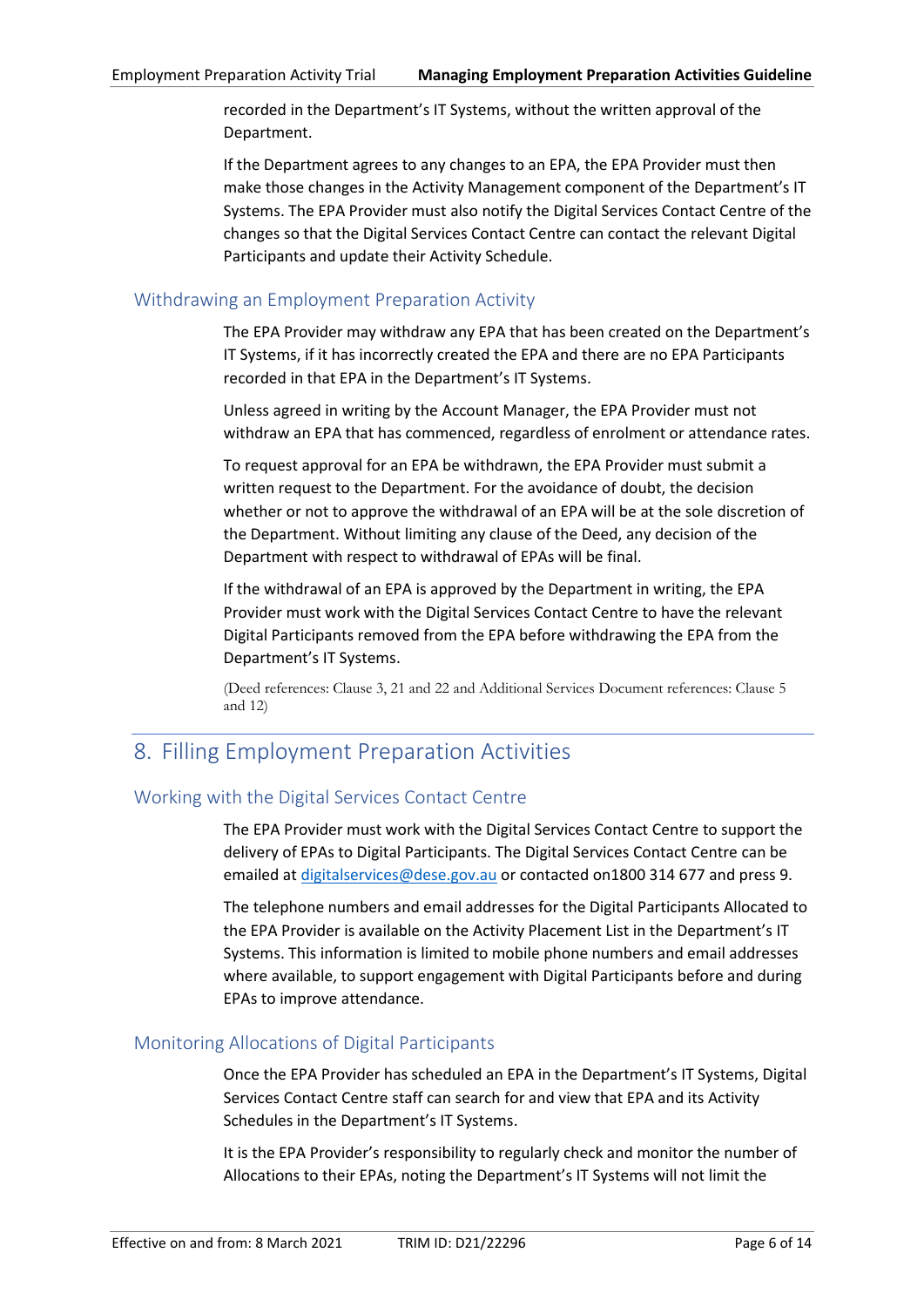number of Allocations to EPAs. The EPA Provider must provide all reasonable assistance to the Digital Services Contact Centre to fill their EPAs.

The EPA Provider will also have access to a number of Departmental reports that help identify Digital Participants for potential participation in EPAs. The EPA Provider should use these reports to better target the Digital Services caseload to maximise EPA attendance numbers.

(Additional Services Document references: Clause 9)

# <span id="page-6-0"></span>9. Managing the Employment Preparation Activity

## <span id="page-6-1"></span>Commencing an Employment Preparation Activity

Noting any alternative servicing arrangements that the department may, from time to time, direct the EPA Provider to comply with, EPA Participants will be required to attend the location advised by the EPA Provider in the Department's IT Systems, at the specified date and start time.

EPA Participants must not be charged any fees or be required to pay any costs for their participation in any part of an EPA.

All Digital Participants who have been Allocated to the EPA Provider to undertake an EPA will be listed on the Department's Supervisor App. The EPA Provider must ensure that the relevant Supervisor(s) for that EPA have access to the Supervisor App including the names of the EPA Participants.

If a Digital Participant attends an EPA but is not listed in the Department's Supervisor App or the Activity Placement List in the Department's IT Systems as being Allocated to the EPA Provider to undertake that EPA, the EPA Provider must advise the Digital Participant to immediately contact the Digital Services Contact Centre. If the Digital Services Contact Centre is not able to Allocate that Digital Participant, the EPA Provider must not allow the Digital Participant to continue attending at that EPA.

The Department will not pay any EPA Payments to the EPA Provider in respect of a Digital Participant who has not been validly Allocated to the EPA Provider to undertake the EPA in accordance with the requirements in this Guideline.

## <span id="page-6-2"></span>Recording and monitoring attendance

Participation in, and completion of, the EPA will be a compulsory component of each EPA Participant's Job Plan.

If an EPA Participant does not attend a session of an EPA as scheduled, their Income Support Payment will be placed on hold. If this occurs, the EPA Participant must contact the Digital Services Contact Centre, if they are a Digital Participant to discuss the reconnection requirement that the EPA Participant must meet.

Digital Participants are expected to record their own attendance. However, if a Digital Participant is unable to record their own attendance (e.g. the Digital Participant has no internet access or smart phone), the EPA Provider must use the Supervisor App to record the Digital Participant's attendance.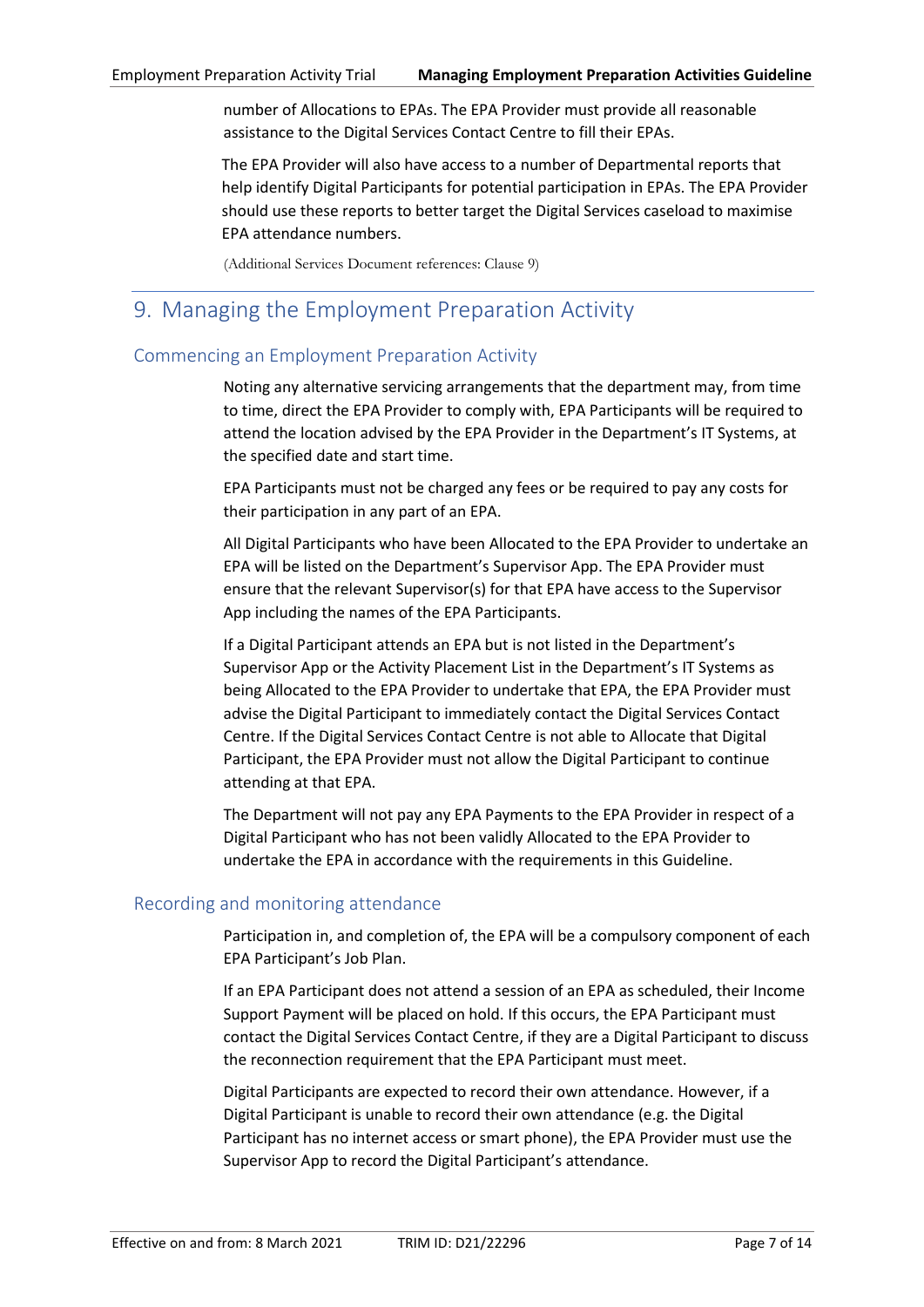To ensure appropriate attendance results are recorded for each EPA Participant, the EPA Provider must:

- for each EPA session, provide a QR code or passcode to each EPA Participant in attendance so they can report their own attendance;
- if the number of hours scheduled for an EPA for a particular day exceeds 4 hours, provide two QR codes or passcodes to all attendees; and
- if an EPA Participant is not able to record their own attendance for any reason:
	- record the EPA Participant's attendance result for that day (by selecting 'Yes' or 'No') in the Department's Supervisor App on the same day as the scheduled attendance; or
	- if the Department's Supervisor App is unavailable, request attendance be recorded (Yes or No) by the Digital Services Contact Centre.

No back-dating of attendance is possible.

Failure to record attendance as requested by an EPA Participant may result in the EPA Participant's income support payment being placed on hold.

In order to avoid compliance action, Digital Participants need to contact the Digital Services Contact Centre for approval before any absence. The EPA Provider should remind Digital Participants of this at their first attendance at an EPA.

If a Digital Participant is incorrectly marked as absent from an EPA session by the EPA Provider, the EPA Provider must update the attendance record using the Supervisor App on the same day to ensure their Income Support Payment is restored.

In the event of a system outage that prevents the EPA Provider from recording attendance, the Department may accept an EPA Provider's manual attendance Records to support override or special claims in the Department's IT Systems on the relevant day of the EPA.

(Deed references: Clause 15 and Additional Services Document references: Clauses 5, 8 and 9)

# <span id="page-7-0"></span>10.EPA Exits

As EPA Participants have until midnight in their local time zone to record their attendance at an EPA, the EPA Provider must not record the specific reason for the EPA Exit until the next Business Day. This will ensure that the EPA Participant has the opportunity to record their attendance at the final day of their participation in the EPA.

For the purposes of section 7.1(c) of the Additional Services Document, the circumstances in which an EPA Participant may withdraw, or be withdrawn, include:

- if the EPA Provider considers that the EPA Participant is facing Non-vocational Barriers that need to be addressed before the EPA Participant can benefit from participating in an EPA. For example, if the EPA Participant has language, numeracy or literacy issues that need to be addressed; and
- if the EPA Participant is displaying violent, threatening, aggressive or otherwise inappropriate behaviour. In these circumstances, the EPA Provider must comply with section [11](#page-8-0) of this Guideline.

For the purposes of this Guideline, 'Non-vocational Barrier' means the range of barriers that can prevent a person from obtaining and sustaining Employment or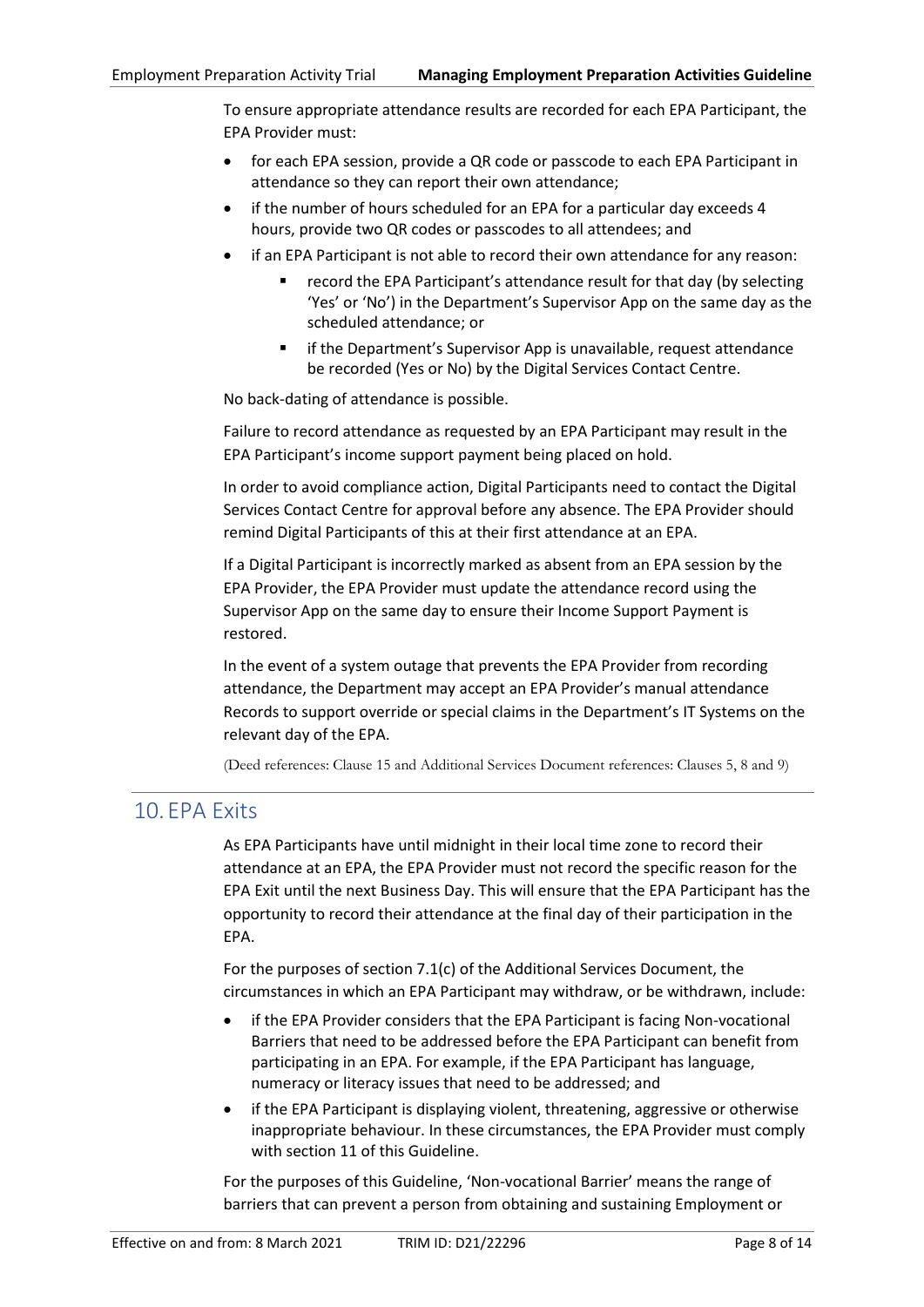Education or from undertaking further skills development, including but not limited to homelessness, mental illness, drug or alcohol addiction, sexual abuse or violence and physical or mental abuse.

If the EPA Provider intends to record an EPA Exit for a Digital Participant due to reasons of misconduct by the Digital Participant or the Digital Participant not being suitable for the EPA, the EPA Provider must first discuss this with the Digital Services Contact Centre.

For Digital Participants, the recording of a valid EPA Exit reason will trigger the Department's IT Systems to calculate and make EPA Payments to the EPA Provider based on the Digital Participant's recorded attendance.

The Department will monitor the Allocation, EPA Commencement and EPA Exit data to ensure that each EPA is delivered in accordance with the Deed, the Additional Services Document and this Guideline. Engagement and retention of EPA Participants by the EPA Provider will be considered by the Department in assessing the performance of the EPA Provider in the EPA Trial.

(Deed references: Clause 14 and Additional Services Document references: Clauses 5 and 7)

# <span id="page-8-0"></span>11.Managing EPA Participants with challenging behaviours

Challenging behaviour is any behaviour that a reasonable person would consider unacceptable or hostile and that creates an intimidating, frightening, threatening, offensive or physically dangerous situation in the workplace or other location.

Challenging behaviours may include but are not limited to:

- physical violence against any person—for example, hitting, kicking, punching, spitting on or throwing objects at a person
- acting in a way that would cause a person to have a reasonable belief that assault was intended
- adopting a physical position or state and/or producing an object that a reasonable person would consider constitutes a serious and imminent threat of physical violence
- oral or written (including email or communication through social media) threats, abuse or harassment, inappropriate touching and stalking of staff members
- damaging, defacing or destroying property intentionally or through inappropriate and aggressive behaviour such as throwing objects or punching and kicking property
- theft of property, illicit drug use on EPA Provider's premises, use of EPA Provider's equipment and/or property for illegal purposes
- swearing, making offensive noises or gestures, inappropriate or suggestive comments, vilification
- threatening self-harm; causing injury to oneself
- any other behaviour that is deemed inappropriate and warrants an incident being recorded.

If a Digital Participant is displaying challenging behaviours, the EPA Provider must immediately report this to the Digital Services Contact Centre.

An EPA Provider can choose to EPA Exit an EPA Participant from an EPA if the Participant displays any of the behaviour listed above. However, this must first be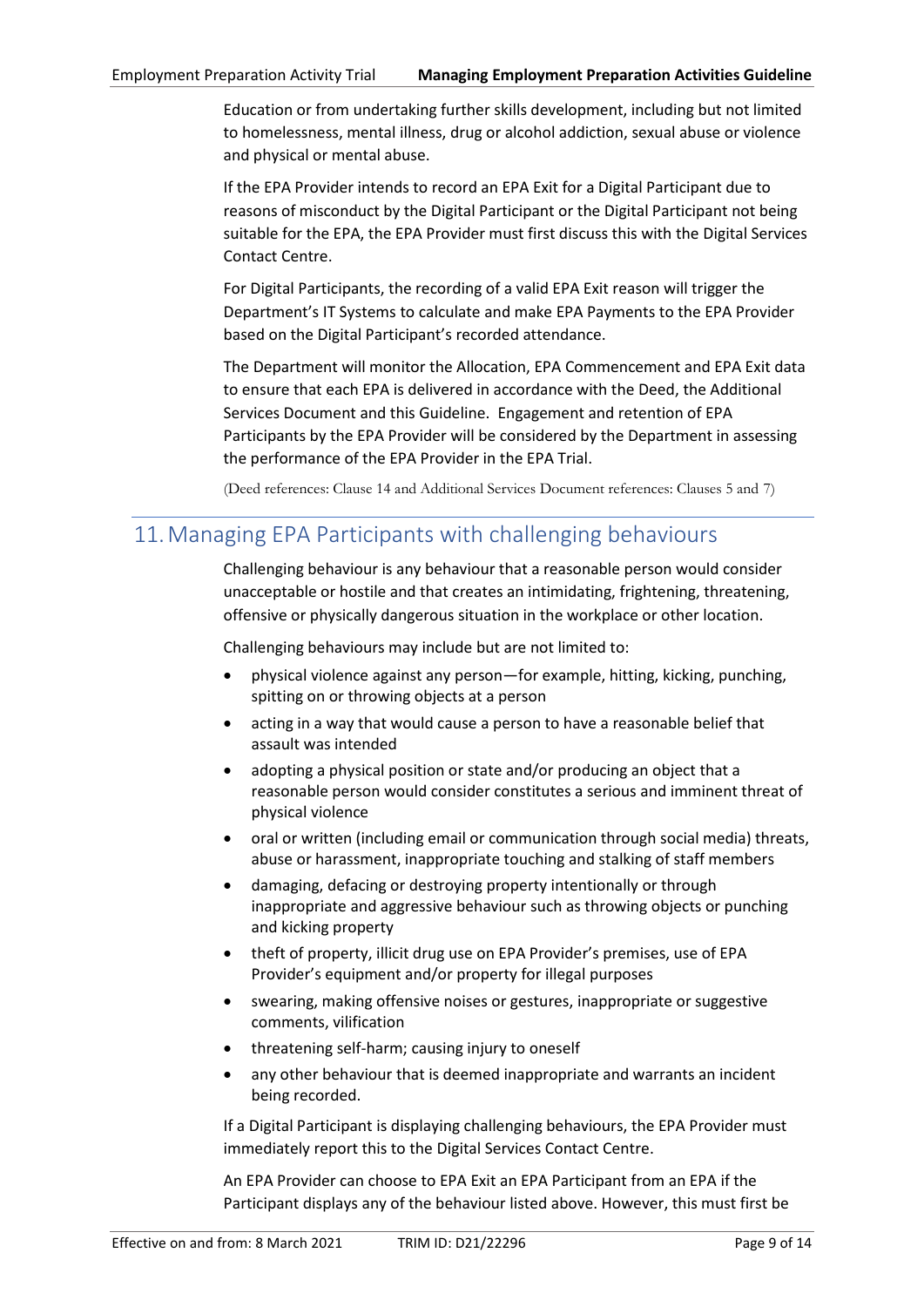discussed with the Digital Services Contact Centre to determine whether this is an appropriate course of action. The Digital Services Contact Centre can issue warnings to EPA Participants who display challenging behaviours, so that they are aware of the consequences of this behaviour. This may in some circumstances address the challenging behaviour and allow the EPA Participant to continue participating in the EPA.

(Deed references: Clause 14 and Additional Services Document references: Clauses 5, 7 and 12)

# <span id="page-9-0"></span>12.Work, health and safety

#### <span id="page-9-1"></span>Industry Awareness Experiences

The EPA Provider may conduct Industry Awareness Experiences as part of delivering the EPA Services, in accordance with the requirements for Industry Awareness Experiences set out in the Deed and the Additional Services Document.

Industry Awareness Experiences can be delivered by the EPA Provider or in the case of a Hosted Industry Awareness Experiences, on the premises of a Host Organisation.

Without limiting any clause in the Deed and in accordance with any Guidelines, the EPA Provider must:

- ensure prior to the commencement of any Industry Awareness Experience:
	- that for any Industry Awareness Experience delivered by the EPA Provider, purchase or fund additional insurance for the Industry Awareness Experience if required to ensure adequate coverage for that activity;
	- that the Host Organisation is satisfied it has sufficient and up-to-date insurance if the Industry Awareness Experience is a Hosted Industry Awareness Experience. This insurance must cover any risks specifically associated with the Hosted Industry Awareness Experience including any risks specifically identified in the relevant risk assessment in relation to the Hosted Industry Awareness Experience; and
	- that the EPA Provider has insurance for any motor vehicle or other mode of transport used by their organisation to transport EPA Participants to and from the Industry Awareness Experience, as required by the Deed; and
- ensure that EPA Participants engaged in an EPA, including any Industry Awareness Experience, receive adequate and appropriate Supervision and otherwise ensure that the requirements for Supervision as set out in the Deed are met.

## <span id="page-9-2"></span>Reporting and Managing Incidents

Without limiting any clause in the Deed, if an EPA Participant, Supervisor, Personnel or member of the public sustains an injury during an EPA, the EPA Provider must ensure that:

its Personnel or the Supervisor encourages the injured person to seek appropriate medical attention or call emergency services depending on the nature of the incident;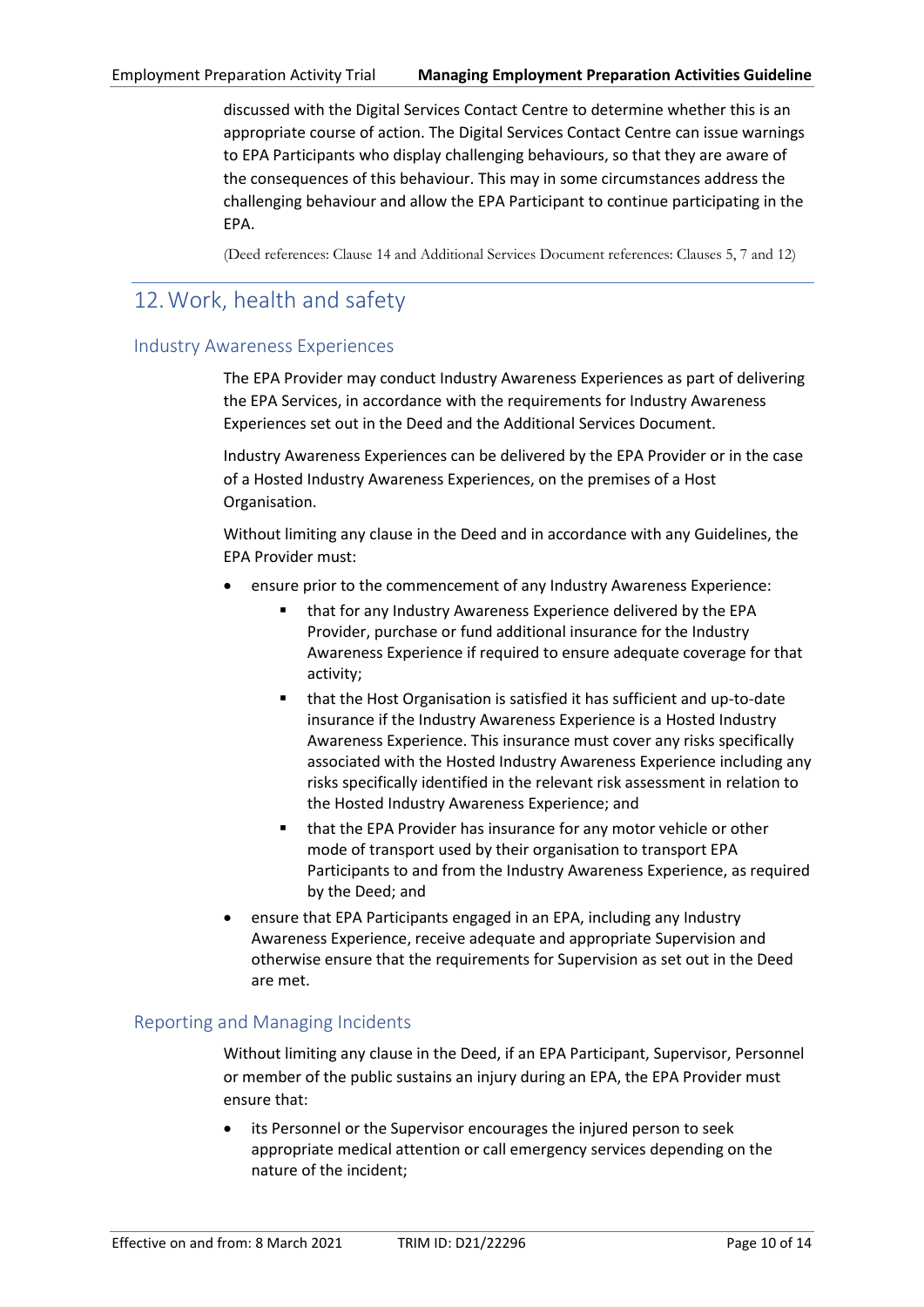- it notifies the Department or the Digital Services Contact Centre, as relevant, as soon as possible and on the same day the incident occurred, using th[e WHS](https://ecsnaccess.gov.au/ProviderPortal/EST/ProviderOperations/Pages/Insurance.aspx)  [Employment Assistance Program Incident Report](https://ecsnaccess.gov.au/ProviderPortal/EST/ProviderOperations/Pages/Insurance.aspx) available on the Provider Portal; and
- it fully cooperates with the Department and the Department's insurance broker in relation to any incident in accordance with the Deed and the Insurance Readers Guide.

For further information on the incident reporting process, see the [Insurance Readers](https://ecsnaccess.gov.au/ProviderPortal/EST/ProviderOperations/Pages/Insurance.aspx)  [Guide.](https://ecsnaccess.gov.au/ProviderPortal/EST/ProviderOperations/Pages/Insurance.aspx) 

## <span id="page-10-0"></span>Managing complaints and feedback

The EPA Provider must ensure that each EPA Participant is aware of the process for lodging a complaint or voice safety concerns about any part of the EPA Services.

(Deed references: Clauses 5, 6, 11, 44 and 82 and Additional Services Document references: Clauses 5 and 12)

# <span id="page-10-1"></span>13.Claiming EPA Payments for Digital Participants

The EPA Provider must only claim EPA Payments in accordance with section 8 of the Additional Services Document.

The Department's IT Systems will calculate the EPA Payment once a successful EPA Exit is recorded in the system in accordance with Section 10 of this guideline.

## <span id="page-10-2"></span>Found Employment

If a Digital Participant finds Employment during the course of an EPA (resulting in the Participant voluntarily withdrawing from the EPA), the EPA Provider can select an EPA Exit reason of 'Found Employment' to claim the applicable EPA Payment.

The EPA Provider must, at the time of claiming any EPA Payment, declare that they hold Documentary Evidence (e.g. a copy of the letter of offer or equivalent email from the relevant Employer) to demonstrate that the Participant has found Employment when entering the EPA Exit reason into the Department's IT Systems.

(Deed references: Clauses 3, 21 and 22 and Additional Services Document references: Clauses 5, 7, 8 and 12)

# <span id="page-10-3"></span>14.Performance Management

The performance of EPA Providers will be assessed on a six monthly basis to support the evaluation of the EPA Trial. The first performance assessment period will be from1 January 2021 to 30 June 2021.

From1 January 2021, each EPA Participant for which an EPA Exit has been recorded in the Department's IT Systems will receive an EPA Participant survey to complete. The EPA surveys will assist the Department in measuring the effectiveness and service quality of each EPA Provider and the satisfaction of EPA Participants with EPA Services.

## <span id="page-10-4"></span>Key Performance Indicators (KPIs)

EPA Providers will be assessed against the following two KPIs: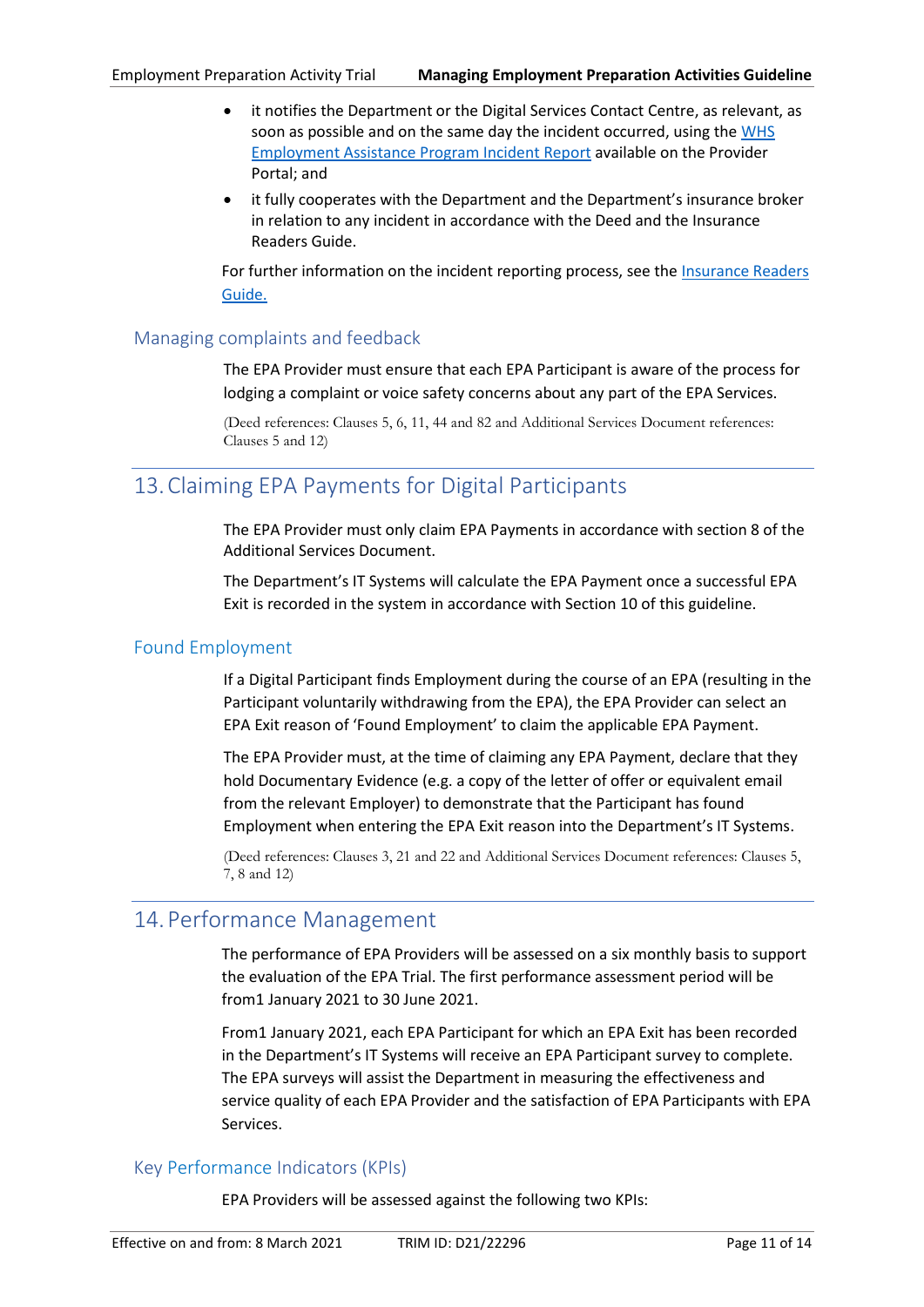- KPI 1—Effectiveness. This KPI measures EPA Participants' improvement in job search skills and employment prospects following their participation in EPA. Performance against this KPI will be measured primarily using information provided by EPA Participants in the EPA Participant surveys.
- KPI 2—Satisfaction and Service Quality. This KPI measures the EPA Provider's compliance with the Deed, this Guideline and assesses the EPA Provider's performance against its EPA Service Plan. In assessing performance against this KPI, the Department may take into account EPA survey responses and any other relevant source of information.

## <span id="page-11-0"></span>Other factors in performance assessment

When assessing the EPA Provider's performance, the Department may also take into account other factors, including but not limited to:

- any assurance activities undertaken by the Department, including in relation to any breaches of the Deed by the EPA Provider or recoveries of Payments from the EPA Provider under the Deed;
- the EPA Provider's performance in assisting people from diverse backgrounds (such as Culturally and Linguistically Diverse and Aboriginal and Torres Strait Islander Peoples);
- the EPA Provider's performance in working collaboratively with the Digital Services Contact Centre;
- the EPA Provider's performance in building linkages with industry and Employers and connection with the local labour market;
- the EPA Provider's compliance with the Deed and this Guideline and any representation made by the EPA Provider in its Expression of Interest;
- the EPA Provider's compliance with its EPA Service Plan; and
- any other information available to the Department, including feedback from Participants, Employers, feedback from the Department's Employment Services Tip-off Line and Department of Human Services (Services Australia).

This section [14](#page-10-3) does not in any way limit the rights of the Department under the Deed or at law, including rights to take remedial action against the EPA Provider, arising out of the monitoring, measuring, evaluating or reviewing of the EPA Provider's performance under this section [14,](#page-10-3) or otherwise.

(Deed reference: clauses 4, 20 and 42 and Additional Services Document references: Clauses 11 and 12)

# <span id="page-11-1"></span>15. Summary of required Documentary Evidence



 **Documentary Evidence:** EPA Providers must retain Documentary Evidence in accordance with the Deed, including the following Documentary Evidence, and provide this to the Department if requested to do so:

- 'Found Employment' Records each Digital Participant who is EPA Exited because they have found Employment during the EPA must provide Documentary Evidence to demonstrate found Employment. Documentary Evidence can include a copy of the letter of offer or equivalent email from the relevant Employer; and
- Manual attendance Records In the event of system outages in the Department's IT Systems, any manual attendance Records which may be used to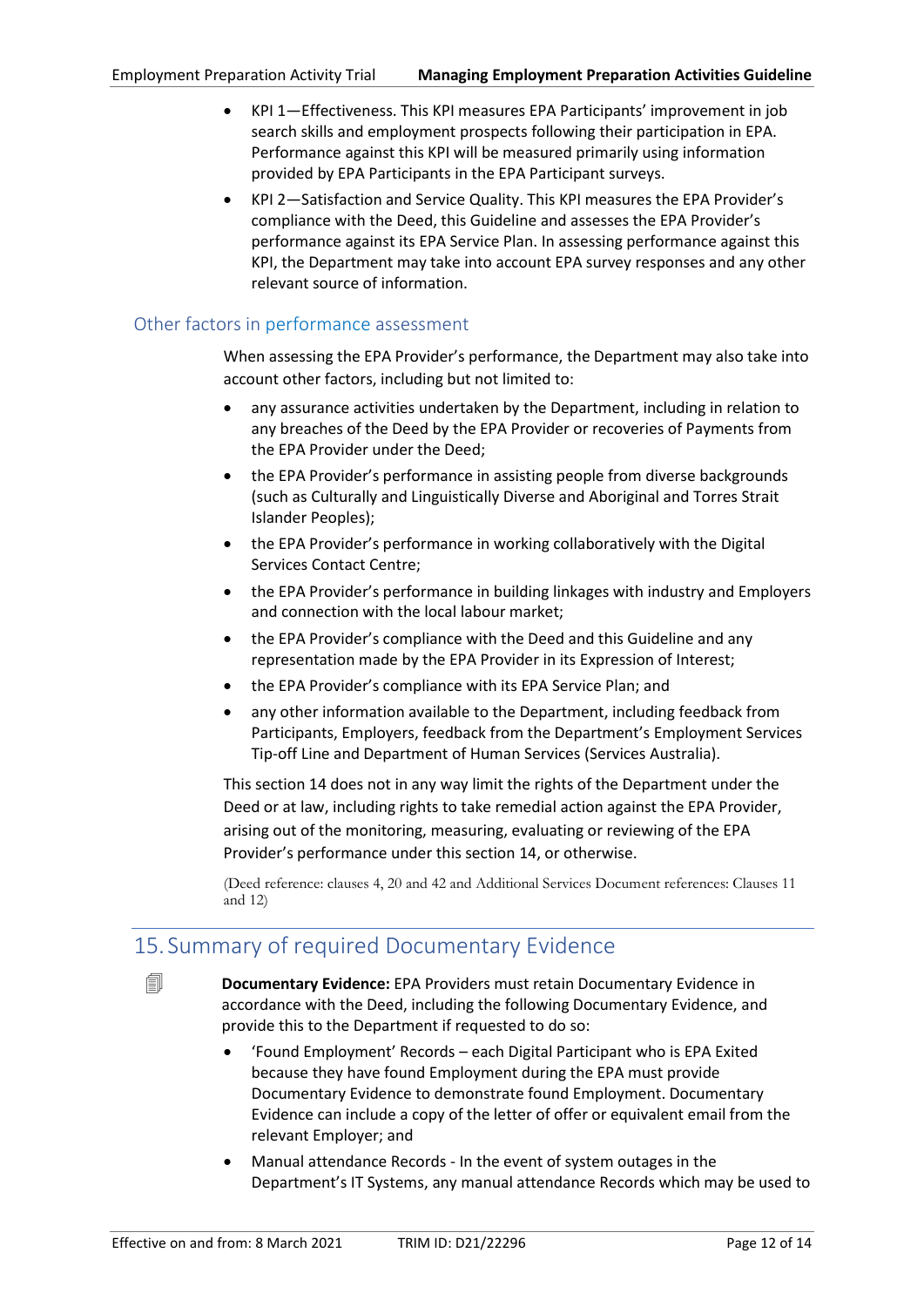support override or special claims in the event attendance is unable to be recorded on the Department's IT Systems on the day of an EPA.

(Deed reference: clauses 4, 14, 20 and 42 and Additional Services Document references: clause 11 and 12)